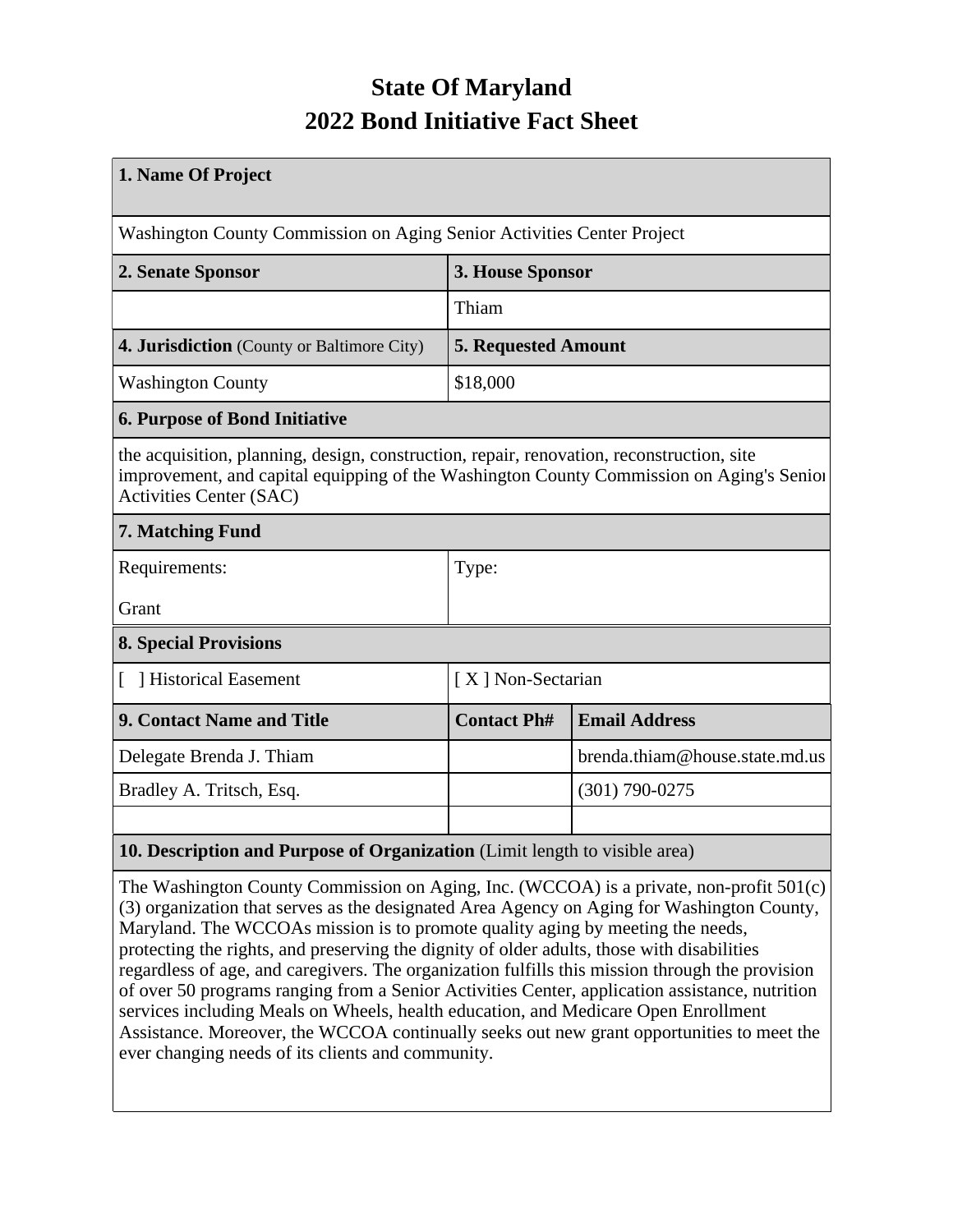## **11. Description and Purpose of Project** (Limit length to visible area)

The purpose of this project is to assist with the completion of a current capital project, repurposing an existing building to support the WCCOA Senior Activities Center (SAC). The SAC moved to its first permanent location in February 2016. Since that time its membership continually grew, even throughout the COVID-19 pandemic. At the end of 2021, the SAC counted 2,183 unduplicated members. The Board of County Commissioners of Washington County, with the support of the WCCOA, submitted an application for the Senior Center Capital Improvement Grant. This grant was to rehabilitate an existing building on the SAC campus for the expansion of SAC programs, specifically exercise and fitness. However, due to the unforeseen rising costs caused by the pandemic the total grant capital budget is not enough to complete the project. Through this bond, the WCCOA will be able to outfit the building with office furniture and IT equipment, mirrors, and lockers.

*Round all amounts to the nearest \$1,000. The totals in Items 12 (Estimated Capital Costs) and 13 (Proposed Funding Sources) must match. The proposed funding sources must not include the value of real property unless an equivalent value is shown under Estimated Capital Costs.*

| <b>12. Estimated Capital Costs</b>                                     |          |  |  |  |  |
|------------------------------------------------------------------------|----------|--|--|--|--|
| <b>Acquisition</b>                                                     |          |  |  |  |  |
| <b>Design</b>                                                          |          |  |  |  |  |
| <b>Construction</b>                                                    |          |  |  |  |  |
| Equipment                                                              | \$18,000 |  |  |  |  |
| <b>Total</b>                                                           | \$18,000 |  |  |  |  |
| 13. Proposed Funding Sources - (List all funding sources and amounts.) |          |  |  |  |  |
| 2022 Bond                                                              | \$18,000 |  |  |  |  |
|                                                                        |          |  |  |  |  |
|                                                                        |          |  |  |  |  |
|                                                                        |          |  |  |  |  |
|                                                                        |          |  |  |  |  |
|                                                                        |          |  |  |  |  |
|                                                                        |          |  |  |  |  |
|                                                                        |          |  |  |  |  |
|                                                                        |          |  |  |  |  |
|                                                                        |          |  |  |  |  |
|                                                                        |          |  |  |  |  |
| <b>Total</b>                                                           | \$18,000 |  |  |  |  |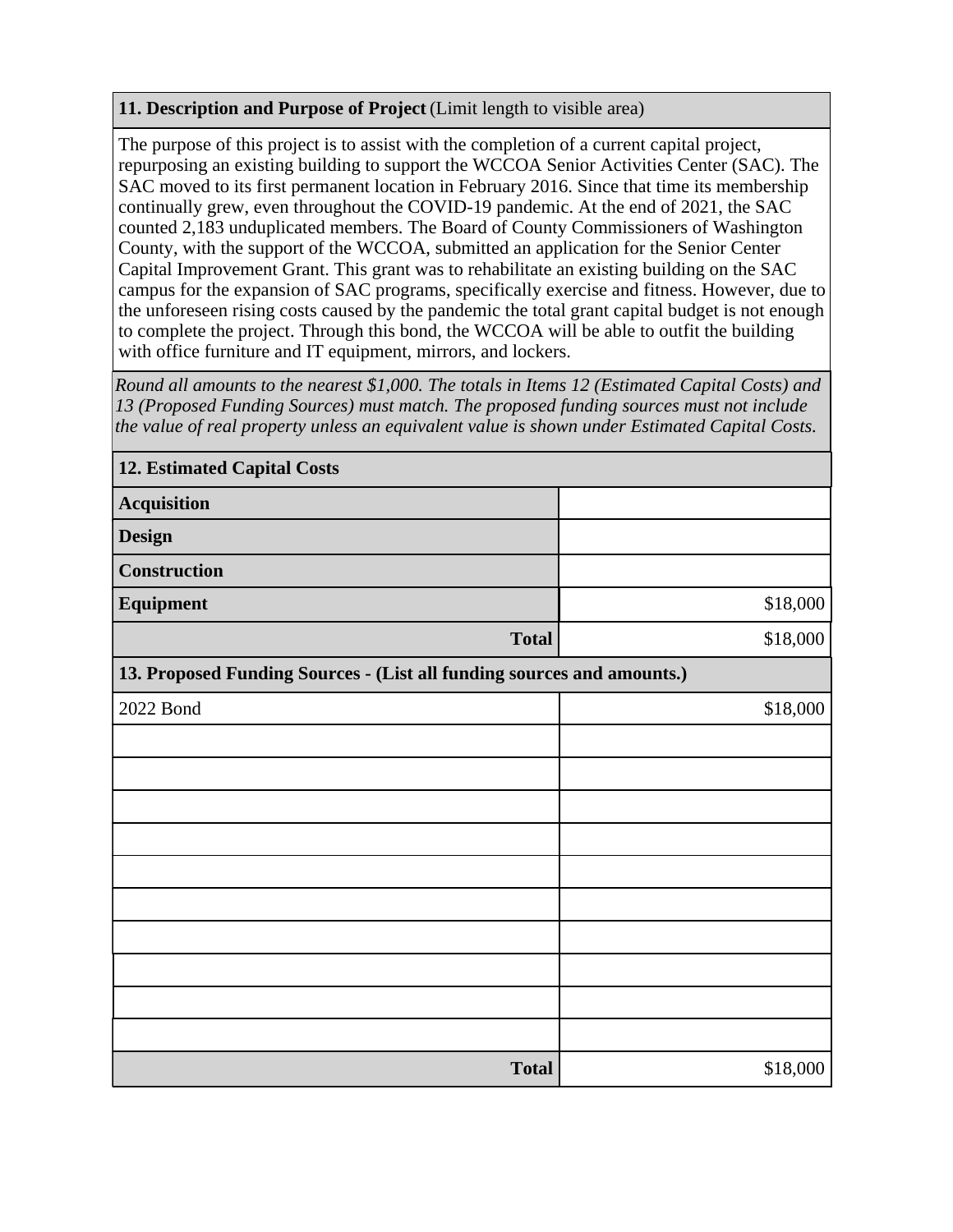| 14. Project Schedule (Enter a date or one of the following in each box. N/A, TBD or Complete)             |            |                          |                                        |                                                                                         |                                              |                                                                   |         |                                                                                              |  |
|-----------------------------------------------------------------------------------------------------------|------------|--------------------------|----------------------------------------|-----------------------------------------------------------------------------------------|----------------------------------------------|-------------------------------------------------------------------|---------|----------------------------------------------------------------------------------------------|--|
| <b>Begin Design</b>                                                                                       |            |                          | <b>Complete Design</b>                 |                                                                                         |                                              | <b>Begin Construction</b>                                         |         | <b>Complete Construction</b>                                                                 |  |
| N/A                                                                                                       |            | N/A                      |                                        |                                                                                         | N/A                                          |                                                                   |         | N/A                                                                                          |  |
| <b>15. Total Private Funds</b><br>and Pledges Raised                                                      |            |                          |                                        | <b>16. Current Number of People</b><br><b>Served Annually at Project</b><br><b>Site</b> |                                              |                                                                   |         | 17. Number of People to be<br><b>Served Annually After the</b><br><b>Project is Complete</b> |  |
| $\boldsymbol{0}$                                                                                          |            |                          |                                        | 2,183                                                                                   |                                              |                                                                   | 2,250   |                                                                                              |  |
|                                                                                                           |            |                          |                                        |                                                                                         |                                              | 18. Other State Capital Grants to Recipients in the Past 15 Years |         |                                                                                              |  |
| <b>Legislative Session</b>                                                                                |            |                          |                                        | <b>Amount</b>                                                                           |                                              | <b>Purpose</b>                                                    |         |                                                                                              |  |
| 2021                                                                                                      |            |                          |                                        | \$100,000                                                                               |                                              | Rehabilitate existing building for Senior Activities Ce           |         |                                                                                              |  |
|                                                                                                           |            |                          |                                        |                                                                                         |                                              |                                                                   |         |                                                                                              |  |
|                                                                                                           |            |                          |                                        |                                                                                         |                                              |                                                                   |         |                                                                                              |  |
| 19. Legal Name and Address of Grantee                                                                     |            |                          |                                        |                                                                                         |                                              | <b>Project Address (If Different)</b>                             |         |                                                                                              |  |
|                                                                                                           |            |                          |                                        |                                                                                         |                                              |                                                                   |         |                                                                                              |  |
| <b>Washington County Commission on Aging,</b><br>Inc.<br>535 East Franklin Street<br>Hagerstown, MD 21740 |            |                          |                                        |                                                                                         |                                              |                                                                   |         |                                                                                              |  |
| 2B - Washington County<br>20. Legislative District in<br><b>Which Project is Located</b>                  |            |                          |                                        |                                                                                         |                                              |                                                                   |         |                                                                                              |  |
| 21. Legal Status of Grantee (Please Check One)                                                            |            |                          |                                        |                                                                                         |                                              |                                                                   |         |                                                                                              |  |
| <b>Local Govt.</b>                                                                                        |            |                          | <b>For Profit</b>                      |                                                                                         | <b>Non Profit</b>                            |                                                                   | Federal |                                                                                              |  |
| $\begin{bmatrix} 1 \end{bmatrix}$                                                                         |            |                          | $\lceil \; \rceil$                     |                                                                                         | [X]                                          | $\lceil \; \rceil$                                                |         |                                                                                              |  |
| 22. Grantee Legal Representative                                                                          |            |                          | 23. If Match Includes Real Property:   |                                                                                         |                                              |                                                                   |         |                                                                                              |  |
| Name:                                                                                                     |            | Bradley A. Tritsch, Esq. |                                        |                                                                                         | <b>Has An Appraisal</b><br><b>Been Done?</b> |                                                                   | Yes/No  |                                                                                              |  |
| <b>Phone:</b>                                                                                             | 3017900275 |                          |                                        |                                                                                         |                                              | N <sub>o</sub>                                                    |         |                                                                                              |  |
| <b>Address:</b>                                                                                           |            |                          | If Yes, List Appraisal Dates and Value |                                                                                         |                                              |                                                                   |         |                                                                                              |  |
| 535 East Franklin Street<br>Hagerstown, MD 21740                                                          |            |                          |                                        |                                                                                         |                                              |                                                                   |         |                                                                                              |  |
|                                                                                                           |            |                          |                                        |                                                                                         |                                              |                                                                   |         |                                                                                              |  |
|                                                                                                           |            |                          |                                        |                                                                                         |                                              |                                                                   |         |                                                                                              |  |
|                                                                                                           |            |                          |                                        |                                                                                         |                                              |                                                                   |         |                                                                                              |  |
|                                                                                                           |            |                          |                                        |                                                                                         |                                              |                                                                   |         |                                                                                              |  |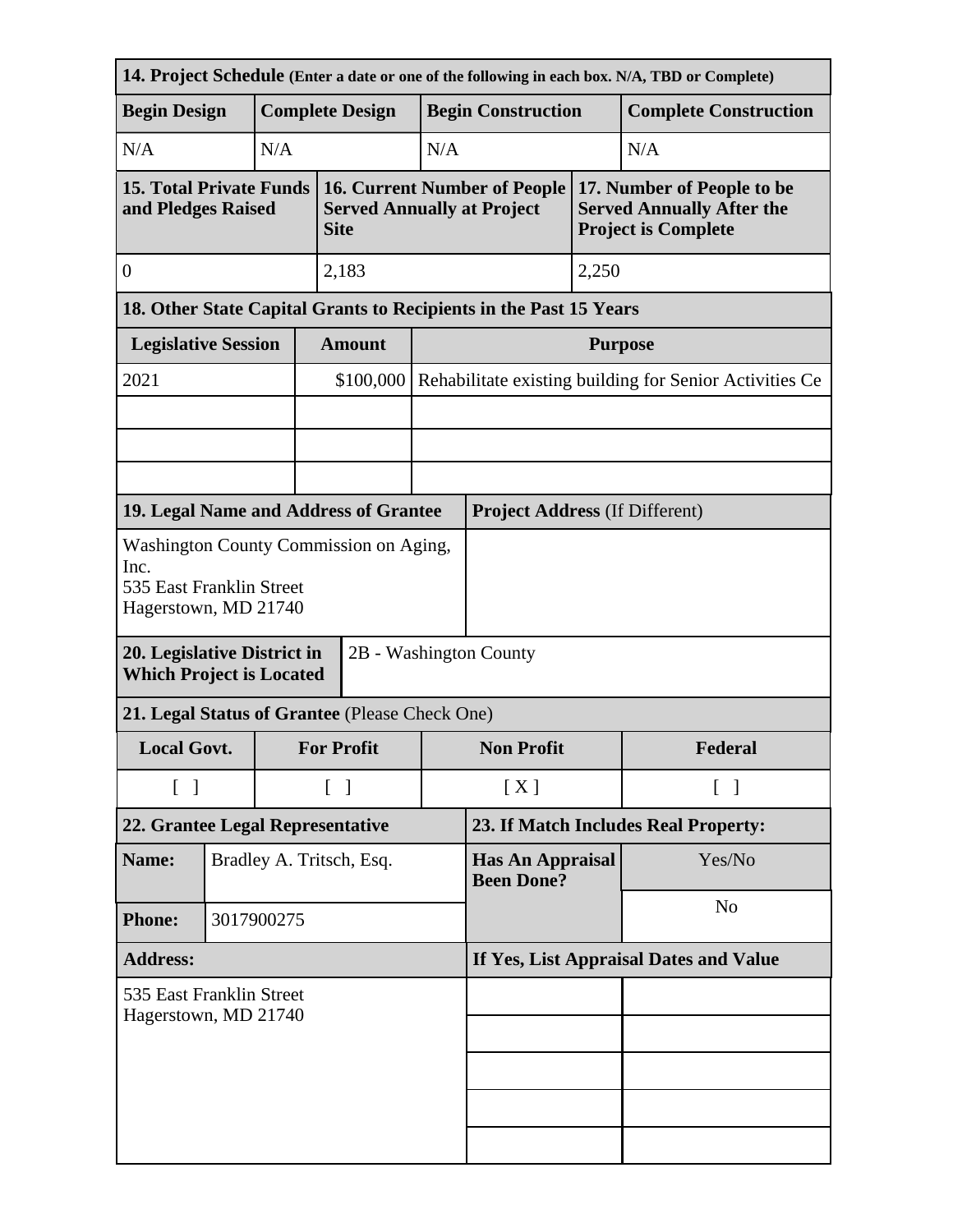| 24. Impact of Project on Staffing and Operating Cost at Project Site |                                                                                              |                                           |                                    |                                           |                                             |  |  |
|----------------------------------------------------------------------|----------------------------------------------------------------------------------------------|-------------------------------------------|------------------------------------|-------------------------------------------|---------------------------------------------|--|--|
| Current # of<br><b>Employees</b>                                     | Projected # of<br><b>Employees</b>                                                           | <b>Current Operating</b><br><b>Budget</b> |                                    |                                           | <b>Projected Operating</b><br><b>Budget</b> |  |  |
| 42                                                                   | 42.5                                                                                         |                                           | 3641332                            |                                           | 4083233                                     |  |  |
|                                                                      | 25. Ownership of Property (Info Requested by Treasurer's Office for bond purposes)           |                                           |                                    |                                           |                                             |  |  |
|                                                                      | A. Will the grantee own or lease (pick one) the property to be improved?<br>Own              |                                           |                                    |                                           |                                             |  |  |
|                                                                      | B. If owned, does the grantee plan to sell within 15 years?<br>N <sub>o</sub>                |                                           |                                    |                                           |                                             |  |  |
|                                                                      | C. Does the grantee intend to lease any portion of the property to others?<br>N <sub>o</sub> |                                           |                                    |                                           |                                             |  |  |
|                                                                      | D. If property is owned by grantee any space is to be leased, provide the following:         |                                           |                                    |                                           |                                             |  |  |
|                                                                      | <b>Lessee</b>                                                                                | <b>Terms</b> of<br>Lease                  | Cost<br><b>Covered</b><br>by Lease | <b>Square</b><br>Footage<br><b>Leased</b> |                                             |  |  |
|                                                                      |                                                                                              |                                           |                                    |                                           |                                             |  |  |
|                                                                      |                                                                                              |                                           |                                    |                                           |                                             |  |  |
|                                                                      |                                                                                              |                                           |                                    |                                           |                                             |  |  |
|                                                                      |                                                                                              |                                           |                                    |                                           |                                             |  |  |
|                                                                      |                                                                                              |                                           |                                    |                                           |                                             |  |  |
|                                                                      |                                                                                              |                                           |                                    |                                           |                                             |  |  |
|                                                                      | E. If property is leased by grantee - Provide the following:                                 |                                           |                                    |                                           |                                             |  |  |
| <b>Name of Leaser</b>                                                |                                                                                              |                                           | Length of<br>Lease                 | <b>Options to Renew</b>                   |                                             |  |  |
|                                                                      |                                                                                              |                                           |                                    |                                           |                                             |  |  |
|                                                                      |                                                                                              |                                           |                                    |                                           |                                             |  |  |
|                                                                      |                                                                                              |                                           |                                    |                                           |                                             |  |  |
|                                                                      |                                                                                              |                                           |                                    |                                           |                                             |  |  |
|                                                                      |                                                                                              |                                           |                                    |                                           |                                             |  |  |
|                                                                      |                                                                                              |                                           |                                    |                                           |                                             |  |  |
| <b>26. Building Square Footage:</b>                                  |                                                                                              |                                           |                                    |                                           |                                             |  |  |
| <b>Current Space GSF</b>                                             |                                                                                              |                                           |                                    | N/A                                       |                                             |  |  |
|                                                                      | <b>Space to be Renovated GSF</b>                                                             |                                           |                                    | N/A                                       |                                             |  |  |
| <b>New GSF</b>                                                       |                                                                                              |                                           |                                    | N/A                                       |                                             |  |  |